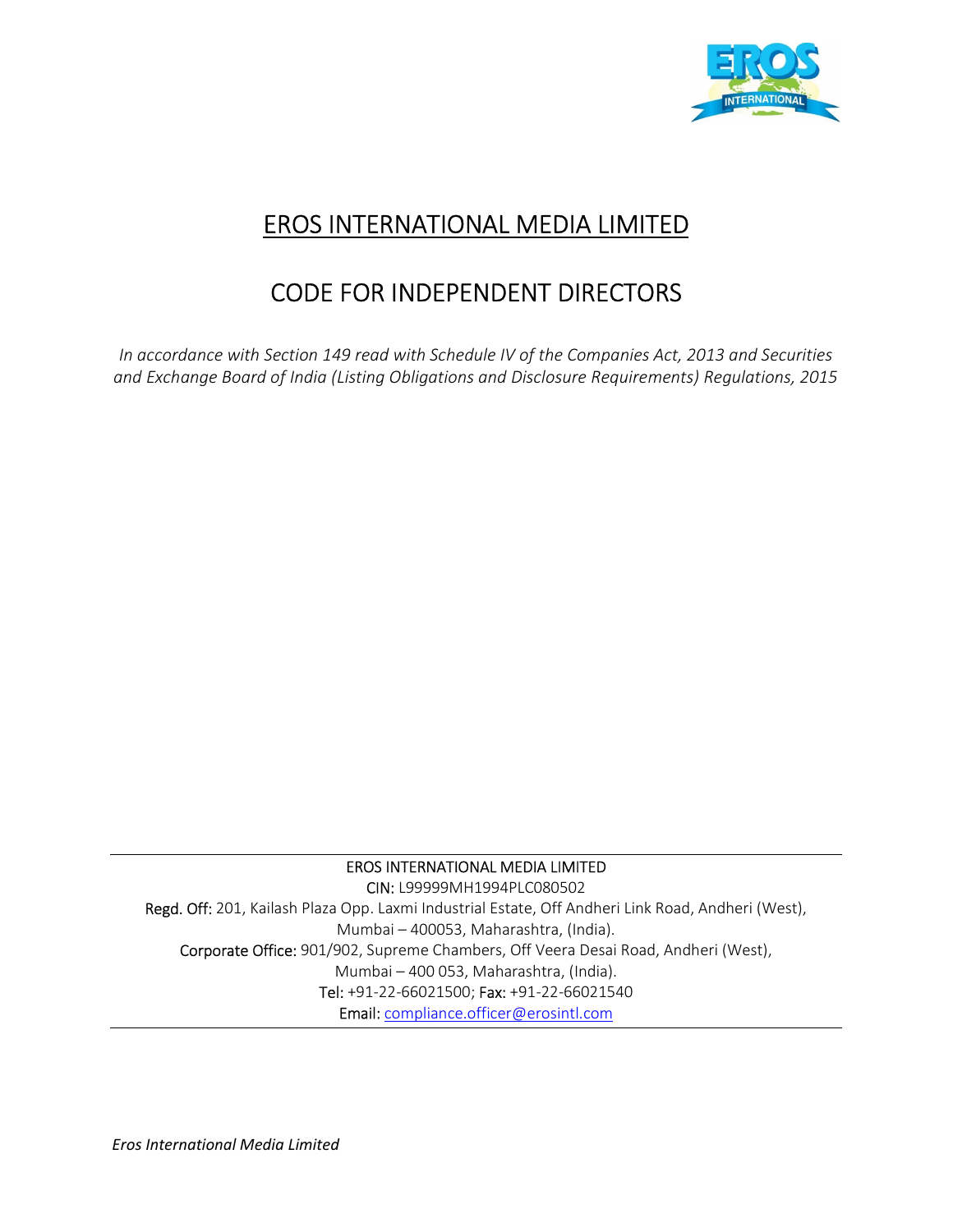

## CODE FOR INDEPENDENT DIRECTORS

The Code is a guide to professional conduct for independent directors. Adherence to these standards by independent directors and fulfilment of their responsibilities in a professional and faithful manner will promote confidence of the investment community, particularly minority shareholders, regulators and companies in the institution of independent directors.

## I. GUIDELINES OF PROFESSIONAL CONDUCT:

An independent director shall:

- 1. uphold ethical standards of integrity and probity;
- 2. act objectively and constructively while exercising his duties;
- 3. exercise his responsibilities in a *bona fide* manner in the interest of the company;
- 4. devote sufficient time and attention to his professional obligations for informed and balanced decision making;
- 5. not allow any extraneous considerations that will vitiate his exercise of objective independent judgment in the paramount interest of the company as a whole, while concurring in or dissenting from the collective judgment of the Board in its decision making;
- 6. not abuse his position to the detriment of the company or its shareholders or for the purpose of gaining direct or indirect personal advantage or advantage for any associated person;
- 7. refrain from any action that would lead to loss of his independence;
- 8. where circumstances arise, which make an independent director lose his/her independence, the independent director must immediately inform the Board accordingly;
- 9. assist the company in implementing the best corporate governance practices.

#### II. ROLE AND FUNCTIONS:

The independent directors shall:

- 1. help in bringing an independent judgment to bear on the Board's deliberations especially on issues of strategy, performance, risk management, resources, key appointments and standards of conduct;
- 2. bring an objective view in the evaluation of the performance of board and management;
- 3. scrutinise the performance of management in meeting agreed goals and objectives and monitor the reporting of performance;
- 4. satisfy themselves on the integrity of financial information and that financial controls and the systems of risk management are robust and defensible;
- 5. safeguard the interests of all stakeholders, particularly the minority shareholders;
- 6. balance the conflicting interest of the stakeholders;
- 7. determine appropriate levels of remuneration of executive directors, key managerial personnel and senior management and have a prime role in appointing and where necessary recommend removal of executive directors, key managerial personnel and senior management;
- 8. moderate and arbitrate in the interest of the company as a whole, in situations of conflict between management and shareholder's interest.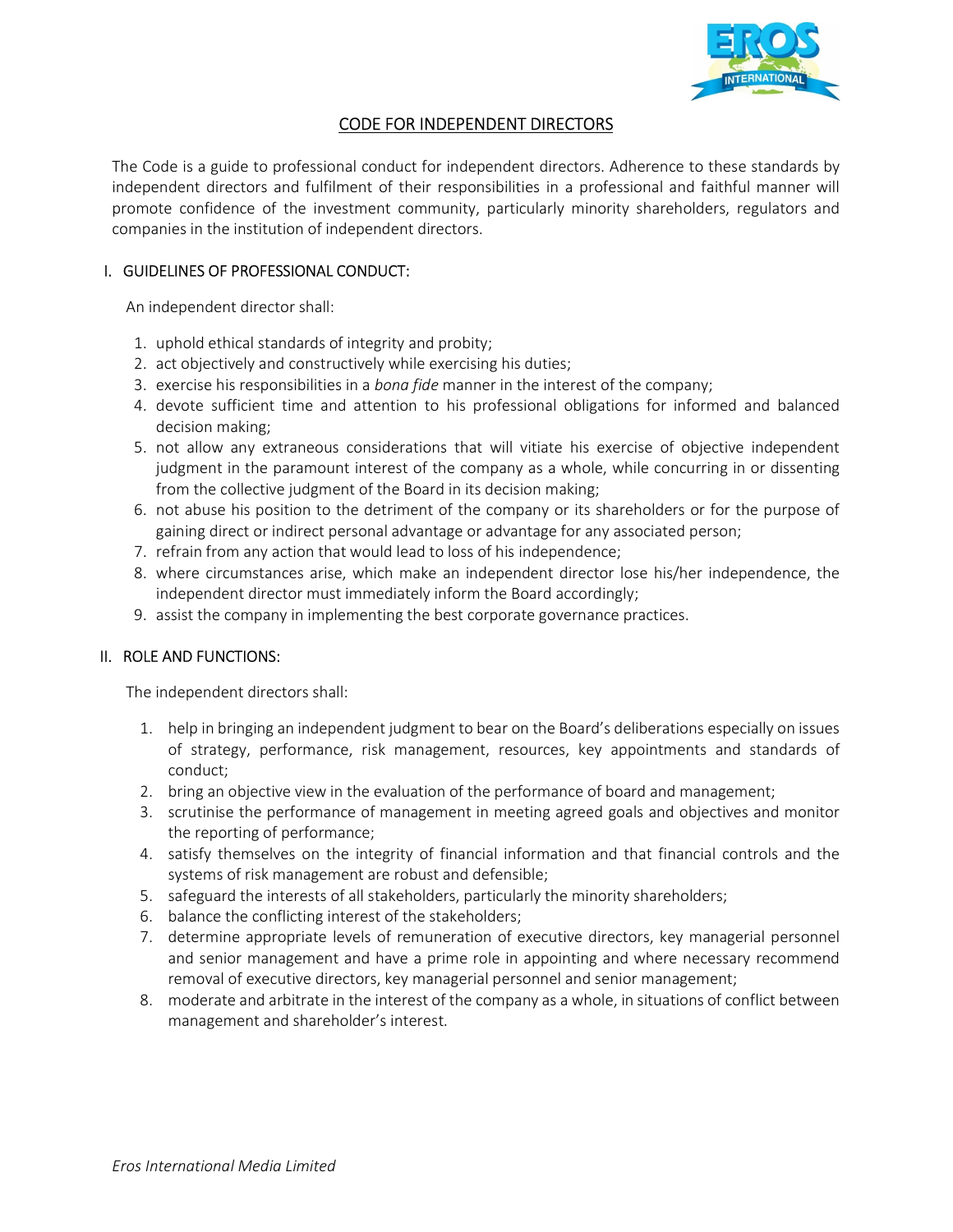

### III. DUTIES:

The independent directors shall—

- 1. undertake appropriate induction and regularly update and refresh their skills, knowledge and familiarity with the company;
- 2. seek appropriate clarification or amplification of information and, where necessary, take and follow appropriate professional advice and opinion of outside experts at the expense of the company;
- 3. strive to attend all meetings of the Board of Directors and of the Board committees of which he is a member;
- 4. participate constructively and actively in the committees of the Board in which they are chairpersons or members;
- 5. strive to attend the general meetings of the company;
- 6. where they have concerns about the running of the company or a proposed action, ensure that these are addressed by the Board and, to the extent that they are not resolved, insist that their concerns are recorded in the minutes of the Board meeting;
- 7. keep themselves well informed about the company and the external environment in which it operates;
- 8. not to unfairly obstruct the functioning of an otherwise proper Board or committee of the Board;
- 9. pay sufficient attention and ensure that adequate deliberations are held before approving related party transactions and assure themselves that the same are in the interest of the company;
- 10. ascertain and ensure that the company has an adequate and functional vigil mechanism and to ensure that the interests of a person who uses such mechanism are not prejudicially affected on account of such use;
- 11. report concerns about unethical behaviour, actual or suspected fraud or violation of the company's code of conduct or ethics policy;
- 12. (acting within his authority, assist in protecting the legitimate interests of the company, shareholders and its employees;
- 13. not disclose confidential information, including commercial secrets, technologies, advertising and sales promotion plans, unpublished price sensitive information, unless such disclosure is expressly approved by the Board or required by law.

## IV. MANNER OF APPOINTMENT:

- 1. Appointment process of independent directors shall be independent of the company management; while selecting independent directors the Board shall ensure that there is appropriate balance of skills, experience and knowledge in the Board so as to enable the Board to discharge its functions and duties effectively.
- 2. The appointment of independent director(s) of the company shall be approved at the meeting of the shareholders.
- 3. The explanatory statement attached to the notice of the meeting for approving the appointment of independent director shall include a statement that in the opinion of the Board, the independent director proposed to be appointed fulfils the conditions specified in the Act and the rules made thereunder and that the proposed director is independent of the management.
- 4. The appointment of independent directors shall be formalised through a letter of appointment, which shall set out:
	- a. the term of appointment;
	- b. the expectation of the Board from the appointed director; the Board-level committee(s) in which the director is expected to serve and its tasks;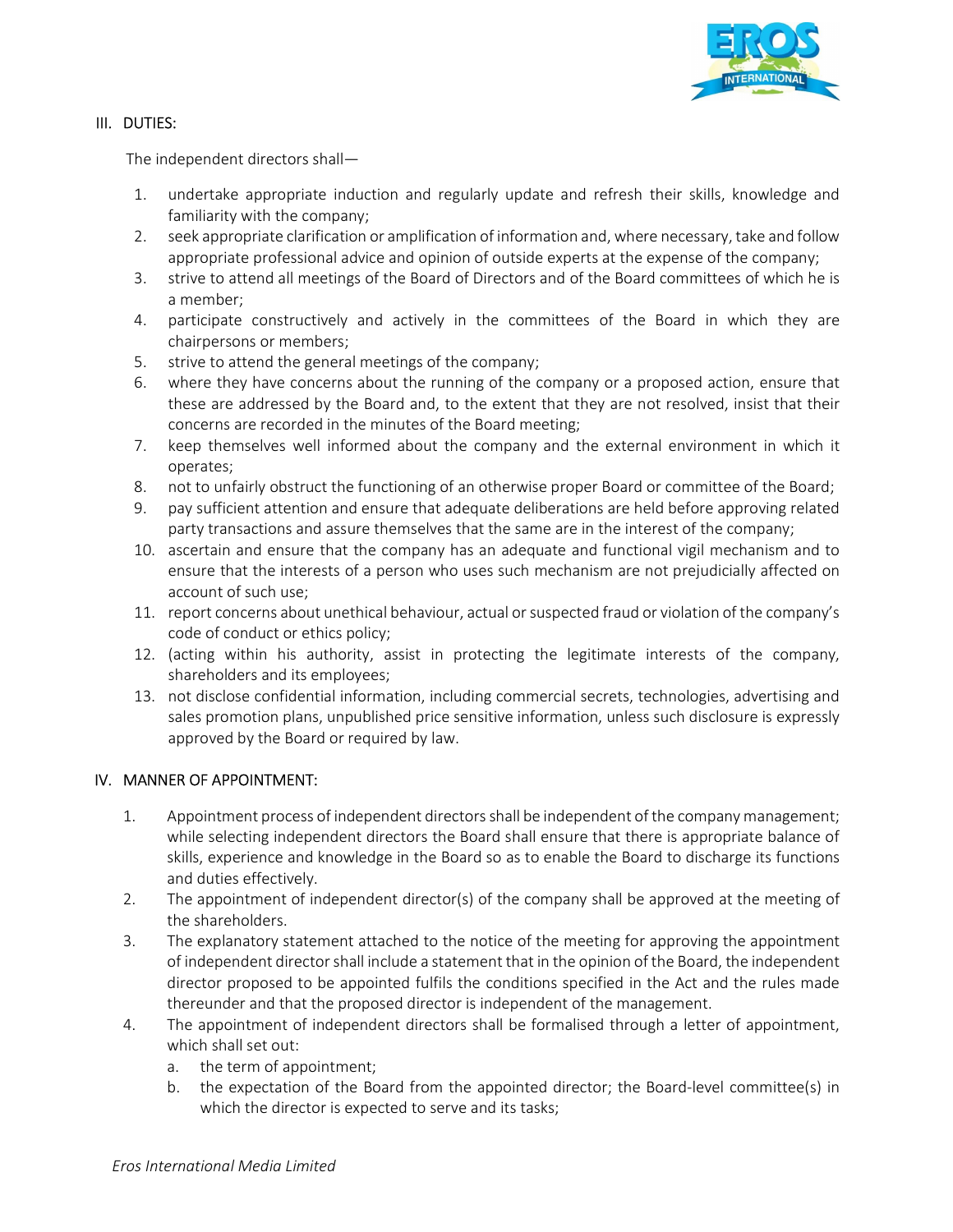

- c. the fiduciary duties that come with such an appointment along with accompanying liabilities;
- d. provision for Directors and Officers (D and O) insurance, if any;
- e. the Code of Business Ethics that the company expects its directors and employees to follow;
- f. the list of actions that a director should not do while functioning as such in the company; and
- g. the remuneration, mentioning periodic fees, reimbursement of expenses for participation in the Boards and other meetings and profit related commission, if any.
- 5. The terms and conditions of appointment of independent directors shall be open for inspection at the registered office of the company by any member during normal business hours.
- 6. The terms and conditions of appointment of independent directors shall also be posted on the company's website.

#### V. DISCLOSURE OF INTEREST:

- 1. Every independent director shall, submit the declaration with regard to status of its independence in terms of the criteria specified in Regulation 16(1)(b) of SEBI (Listing Obligations & Disclosure Requirements) Regulations, 2015 at the below-mentioned events:
	- a. At the first meeting of the board in which he participates as a director;
	- b. At the first meeting of the board in every financial year;
	- c. At the immediate next board meeting whenever there is any change in the circumstances which may affect his status as an independent director.
- 2. At the time of making disclosure under point 1 above, the Independent director shall also declare that he is not aware of any circumstance or situation, which exist or may be reasonably anticipated, that could impair or impact his ability to discharge his duties with an objective independent judgment and without any external influence.

#### VI. TERM OF APPOINTMENT:

The maximum tenure of independent directors shall be in accordance with the Companies Act, 2013 and rules made thereunder, in this regard, from time to time.

#### VII. RE-APPOINTMENT:

The re-appointment of independent director shall be on the basis of report of performance evaluation.

## VIII. RESIGNATION OR REMOVAL:

- 1. The resignation or removal of an independent director shall be in the same manner as is provided in Sections 168 and 169 of the Companies Act, 2013.
- 2. At the time of resignation, the independent director shall provide the following, in writing, to the Company:
	- i. Detailed reason for resignation;
	- ii. Confirmation that there is no material reasons other than those provided above, for the resignation.
- 3. An independent director who resigns or is removed from the Board of the company shall be replaced by a new independent director at the earliest but not later than the immediate next meeting of the board of directors or three months from the date of such vacancy, whichever is later.
- 4. Where the company fulfils the requirement of independent directors in its Board even without filling the vacancy created by such resignation or removal, as the case may be, the requirement of replacement by a new independent director shall not apply.